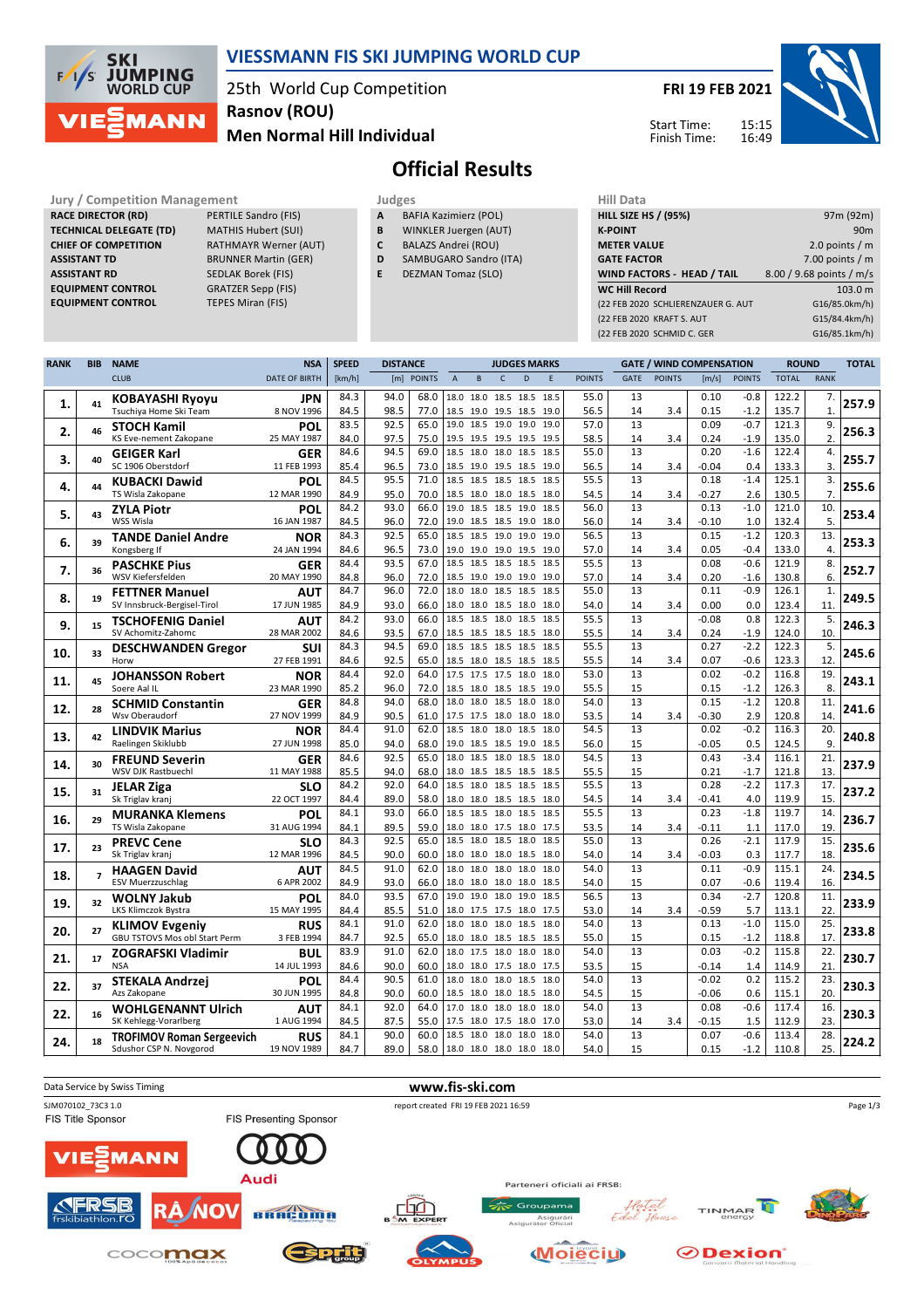

#### **VIESSMANN FIS SKI JUMPING WORLD CUP**

25th World Cup Competition **Rasnov (ROU)**

**Men Normal Hill Individual**

**FRI 19 FEB 2021**

Start Time: Finish Time:



**Official Results**

| <b>RANK</b> | <b>BIB</b> | <b>NAME</b>                                                | <b>NSA</b>                | <b>SPEED</b><br><b>DISTANCE</b> |                    |              | <b>JUDGES MARKS</b> |           |                                                 |  |              | <b>GATE / WIND COMPENSATION</b> |             |               |                 | <b>ROUND</b>  |                | <b>TOTAL</b> |       |
|-------------|------------|------------------------------------------------------------|---------------------------|---------------------------------|--------------------|--------------|---------------------|-----------|-------------------------------------------------|--|--------------|---------------------------------|-------------|---------------|-----------------|---------------|----------------|--------------|-------|
|             |            | <b>CLUB</b>                                                | <b>DATE OF BIRTH</b>      | [km/h]                          |                    | [m] POINTS   |                     |           |                                                 |  |              | <b>POINTS</b>                   | <b>GATE</b> | <b>POINTS</b> | [m/s]           | <b>POINTS</b> | <b>TOTAL</b>   | <b>RANK</b>  |       |
| 25.         |            | <b>BARTOL Tilen</b><br>SSK Sam Ihan                        | <b>SLO</b><br>17 APR 1997 | 84.1<br>84.9                    | 91.0<br>88.0       | 62.0<br>56.0 | 18.0                |           | 18.0 18.0 18.5<br>17.5 17.5 18.0 18.0           |  | 18.0<br>18.0 | 54.0<br>53.5                    | 13<br>15    |               | 0.27<br>$-0.02$ | $-2.2$<br>0.2 | 113.8<br>109.7 | 26.<br>27.   | 223.5 |
| 26.         |            | <b>NAKAMURA Naoki</b><br>Tokai University Sapporo Ski Club | <b>JPN</b><br>19 SEP 1996 | 83.9<br>84.8                    | 90.0<br>87.0       | 60.0<br>54.0 |                     |           | 17.5 17.5 17.5 17.5<br>17.5 17.5 17.5 18.0 17.5 |  | 17.0         | 52.5<br>52.5                    | 13<br>15    |               | 0.08<br>$-0.52$ | $-0.6$<br>5.0 | 111.9<br>111.5 | 29.<br>24.   | 223.4 |
| 27.         | 20         | <b>PETER Dominik</b><br>Am Bachtel wald                    | <b>SUI</b><br>30 MAY 2001 | 84.7<br>85.2                    | 90.5<br>86.5       | 61.0<br>53.0 |                     |           | 18.0 18.0 18.0 18.5<br>17.5 17.5 17.5 17.5 18.0 |  | 18.0         | 54.0<br>52.5                    | 13<br>15    |               | 0.15<br>$-0.29$ | $-1.2$<br>2.8 | 113.8<br>108.3 | 26.<br>28.   | 222.1 |
| 28.         |            | <b>PRESECNIK Jernei</b><br>Ssk Ljubno btc                  | <b>SLO</b><br>18 JAN 2002 | 84.5<br>85.2                    | 89.0<br>86.0       | 58.0<br>52.0 |                     |           | 17.5 18.0 17.5 18.0<br>17.0 17.0 17.0 17.5 17.5 |  | 17.5         | 53.0<br>51.5                    | 13<br>15    |               | 0.02<br>$-0.68$ | $-0.2$<br>6.6 | 110.8<br>110.1 | 30.<br>26.   | 220.9 |
| 29.         |            | <b>GRANERUD Halvor Egner</b><br>Asker Skiklubb             | <b>NOR</b><br>29 MAY 1996 | 84.2                            | 94.0<br><b>DSQ</b> | 68.0         | SCE <sub>4</sub>    | 19.0 18.5 | 19.0 19.0                                       |  | 19.0         | 57.0                            | 13          |               | $-0.11$         | 1.1           | 126.1          | 1.           | 126.1 |
| 30.         | 47         | <b>EISENBICHLER Markus</b><br><b>TSV Siegsdorf</b>         | <b>GER</b><br>3 APR 1991  | 84.2                            | 92.0<br>DSQ        | 64.0         | 17.5 17.5<br>SCE 4  |           | 18.0 18.0                                       |  | 18.0         | 53.5                            | 13          |               | 0.05            | $-0.4$        | 117.1          | 18.          | 117.1 |

|     | not qualified for 2nd round |                                                               |                           |      |      |      |                               |  |  |      |    |         |        |       |     |       |
|-----|-----------------------------|---------------------------------------------------------------|---------------------------|------|------|------|-------------------------------|--|--|------|----|---------|--------|-------|-----|-------|
| 31. | 24                          | <b>WASEK Pawel</b><br>WSS Wisla                               | POL<br>2 JUN 1999         | 84.1 | 89.5 |      | 59.0 17.5 17.0 17.5 17.5 17.5 |  |  | 52.5 | 13 | 0.16    | $-1.3$ | 110.2 | 31. | 110.2 |
| 32. | 12                          | <b>BACHLINGER Niklas</b><br>WSV Schoppernau                   | <b>AUT</b><br>22 DEC 2001 | 84.2 | 88.5 | 57.0 | 17.5 17.5 17.0 17.5 18.0      |  |  | 52.5 | 13 | 0.07    | $-0.6$ | 108.9 | 32. | 108.9 |
| 33. | 38                          | <b>SATO Yukiya</b><br>Megmilk Snow Brand Ski Team             | <b>JPN</b><br>19 JUN 1995 | 83.9 | 88.5 | 57.0 | 17.5 17.5 17.5 17.5 17.0      |  |  | 52.5 | 13 | 0.18    | $-1.4$ | 108.1 | 33. | 108.1 |
| 34. | 34                          | <b>HAMANN Martin</b><br>SG Nickelhuette Aue                   | <b>GER</b><br>10 APR 1997 | 84.1 | 90.0 | 60.0 | 16.5 16.0 17.0 17.0 16.5      |  |  | 50.0 | 13 | 0.26    | $-2.1$ | 107.9 | 34. | 107.9 |
| 34. | 22                          | <b>HAARE Anders</b><br>Vikersund IF                           | <b>NOR</b><br>7 DEC 1999  | 84.5 | 88.5 | 57.0 | 17.5 17.5 18.0 17.5 17.5      |  |  | 52.5 | 13 | 0.20    | $-1.6$ | 107.9 | 34. | 107.9 |
| 36. | 35                          | <b>SATO Keiichi</b><br>Megmilk Snow Brand Ski Team            | <b>JPN</b><br>27 JUL 1997 | 83.8 | 88.5 | 57.0 | 17.5 17.0 17.5 17.5 17.0      |  |  | 52.0 | 13 | 0.24    | $-1.9$ | 107.1 | 36. | 107.1 |
| 37. |                             | <b>KALINICHENKO Vitaliv</b><br>ShVSM of Ivano-Frankivsk       | <b>UKR</b><br>9 AUG 1993  | 84.1 | 87.0 | 54.0 | 17.5 17.0 17.5 17.5 17.5      |  |  | 52.5 | 13 | 0.01    | $-0.1$ | 106.4 | 37. | 106.4 |
| 38. |                             | <b>WOERGOETTER Marco</b><br>Kitzbueheler Ski Club - KSC       | <b>AUT</b><br>16 OCT 2002 | 84.1 | 86.5 | 53.0 | 17.5 17.0 17.0 17.0 17.5      |  |  | 51.5 | 13 | $-0.12$ | 1.2    | 105.7 | 38. | 105.7 |
| 39. | 26                          | <b>AMMANN Simon</b><br><b>SSC Toggenburg</b>                  | <b>SUI</b><br>25 JUN 1981 | 84.4 | 88.5 | 57.0 | 16.5 16.5 16.5 16.5 16.5      |  |  | 49.5 | 13 | 0.24    | $-1.9$ | 104.6 | 39. | 104.6 |
| 40. |                             | q VASSILYEV Danil                                             | <b>KAZ</b><br>22 JUL 2004 | 83.9 | 85.0 | 50.0 | 17.0 17.0 17.0 17.5 16.5      |  |  | 51.0 | 13 | 0.09    | $-0.7$ | 100.3 | 40. | 100.3 |
| 41. | 10 <sup>1</sup>             | <b>MAKSIMOCHKIN Mikhail</b><br>Sdushor CSP N. Novgorod Dinamo | <b>RUS</b><br>29 AUG 1993 | 84.1 | 85.0 | 50.0 | 16.5 16.5 17.0 17.0 16.0      |  |  | 50.0 | 13 | $-0.02$ | 0.2    | 100.2 | 41. | 100.2 |
| 42. |                             | <b>CACINA Daniel Andrei</b><br>Cs Dinamo rasnov               | <b>ROU</b><br>17 OCT 2001 | 84.1 | 84.5 | 49.0 | 17.0 17.0 17.0 17.5 17.0      |  |  | 51.0 | 13 | 0.07    | $-0.6$ | 99.4  | 42. | 99.4  |
| 43. |                             | <b>PURTOV Mikhail</b><br>Sdushor Aist nizhny tagil            | <b>RUS</b><br>28 MAY 2002 | 84.2 | 83.0 | 46.0 | 16.5 16.5 17.0 17.0 16.5      |  |  | 50.0 | 13 | $-0.03$ | 0.3    | 96.3  | 43. | 96.3  |
| 44. | $\mathbf{1}$                | <b>MUMINOV Sabirzhan</b><br>Almaty                            | <b>KAZ</b><br>16 APR 1994 | 83.9 | 81.5 | 43.0 | 16.5 16.5 16.5 17.0 16.5      |  |  | 49.5 | 13 | 0.25    | $-2.0$ | 90.5  | 44. | 90.5  |
| 45. |                             | <b>BATBY Alessandro</b><br>C.S courchevel                     | <b>FRA</b><br>20 NOV 2001 | 84.3 | 79.5 | 39.0 | 16.5 16.5 16.5 17.0 16.0      |  |  | 49.5 | 13 | 0.30    | $-2.4$ | 86.1  | 45. | 86.1  |
| 46. | 11                          | <b>MARUSIAK Yevhen</b><br>ShVSM of Ivano-Frankivsk            | <b>UKR</b><br>16 MAR 2000 | 83.5 | 75.5 | 31.0 | 16.0 16.0 16.0 16.5 15.5      |  |  | 48.0 | 13 | 0.10    | $-0.8$ | 78.2  | 46. | 78.2  |

**Disqualified**

13 FOUBERT Valentin FRA SCE 4<br>3 MEDWED Elias AUT SCE 4 3 MEDWED Elias

SCE 4 : SUIT